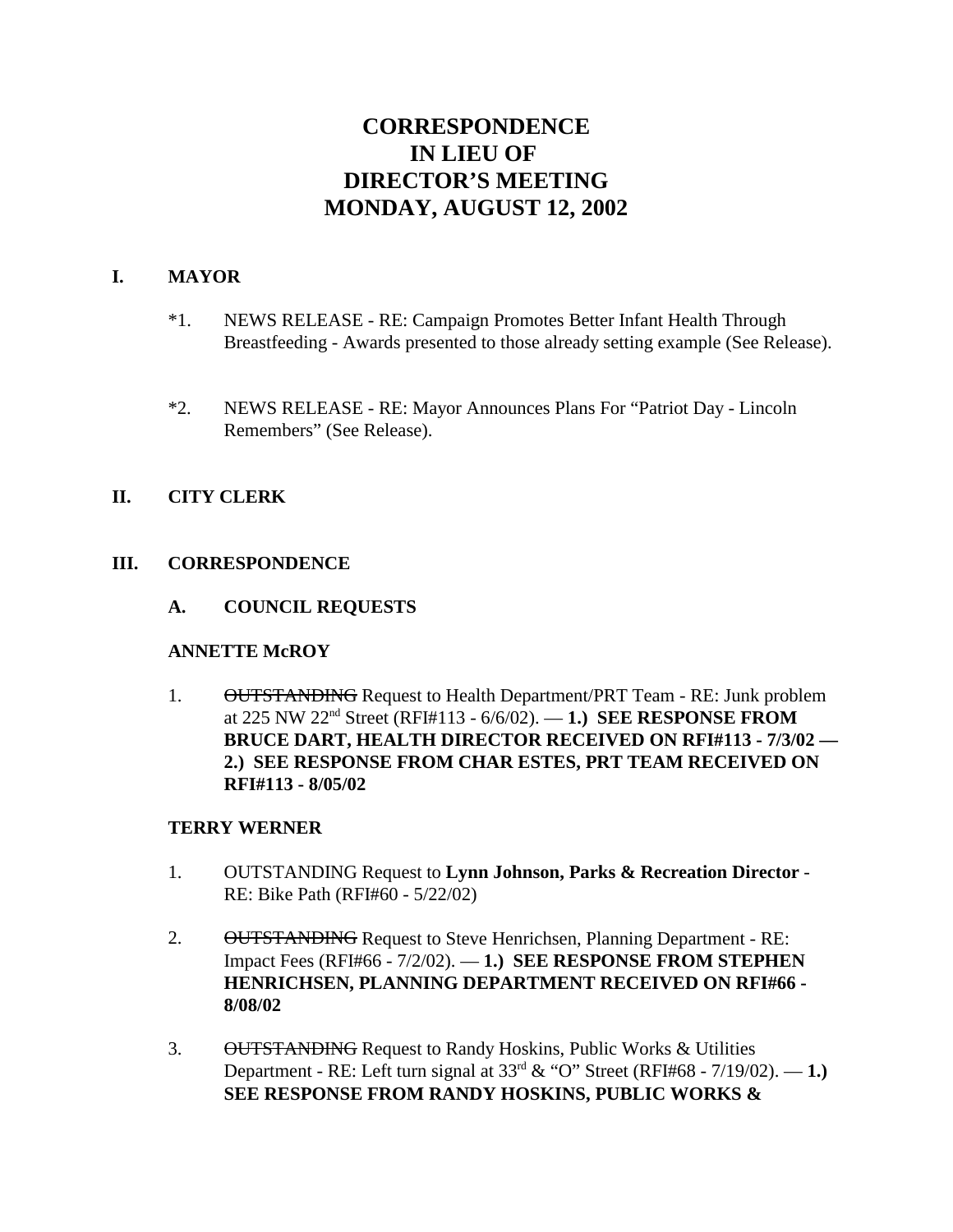## **UTILITIES DEPARTMENT RECEIVED ON RFI#68 - 8/02/02 COLEEN SENG**

- 1. OUTSTANDING Request to Police Department RE: Neighborhood Watch (RFI#904 - 7/15/02)
- 2. OUTSTANDING Request to Public Works & Utilities Department, Allan Abbott/Roger Figard/Wayne Teten - RE: Trail connections to the new Northeast Community Park (RFI#906 - 7/16/02). - **1.) SEE RESPONSE FROM KAREN SIECKMEYER, PUBLIC WORKS & UTILITIES DEPARTMENT RECEIVED ON RFI#906-7/17/02 - THIS REQUEST WAS FORWARDED TO LYNN JOHNSON, PARKS & REC. DIRECTOR ON RFI#906 -7/18/02**

## **JONATHAN COOK**

1. OUTSTANDING Request to **Dana Roper, City Law Department** - RE: Sidewalk out to curb (RFI#75 - 7/8/02)

# **JON CAMP**

1. Request to Fire Chief Spadt - RE: Ambulance Enterprise Fund (RFI#77 - 8/08/02)

## **B. DIRECTORS AND DEPARTMENT HEADS**

## **CITIZEN INFORMATION CENTER**

\*1. Memo from Diane Gonzolas - RE: Budget inserts (See Memo).

# **PLANNING**

## **PLANNING COMMISSION FINAL ACTION . . . . .**

\*1. Final Plat No. 02011 - Northern Lights  $10<sup>th</sup>$  Addition (No. 84<sup>th</sup> Street & Elizabeth Drive) Resolution No. PC-00758.

## **PUBLIC WORKS & UTILITIES DEPARTMENT**

\*1. Public Works & Utilities ADVISORY - RE: The Contractor is planning to asphalt  $33<sup>rd</sup>$  Street Wednesday August  $7<sup>th</sup>$ . If you need your vehicle out of your driveway Wednesday you need to park it on the side street Tuesday night or before 7:00 a.m. Wednesday morning. (See Advisory)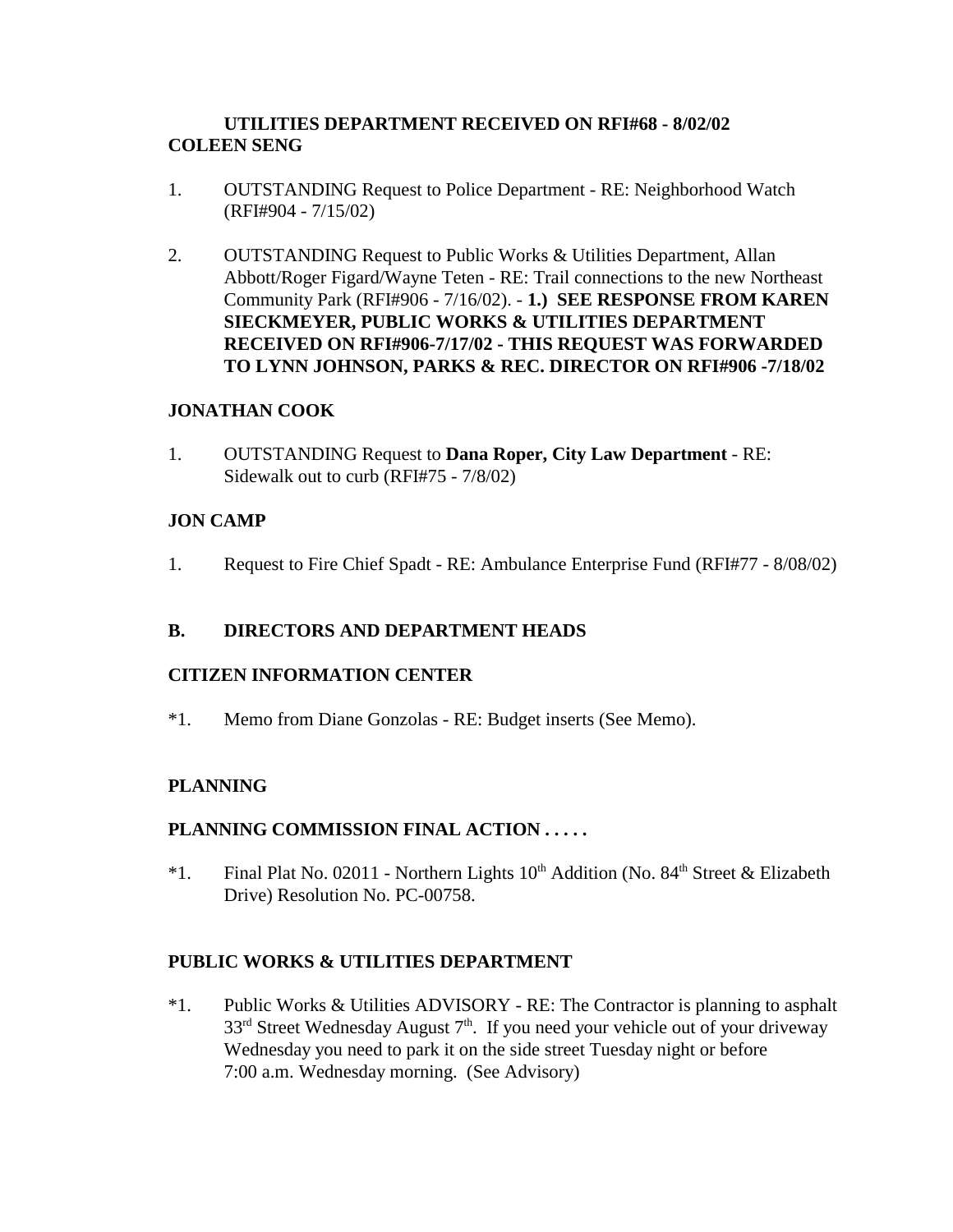- \*2. Material from Steve Masters, Public Works & Utilities Department & Stephen Henrichsen, Planning Department - RE: Updated Presentation on Infrastructure Financing Strategy (See Material).
- \*3. Public Works & Utilities ADVISORY RE: Temporary Signal @ Beaver Creek & Pine Lake Road, Project 701425. (See Advisory)
- \*4. Public Works & Utilities ADVISORY RE: Temporary Signal @  $77<sup>th</sup>$  & Old Cheney, Project 701246. (See Advisory)
- \*5. Public Works & Utilities ADVISORY RE: Paving Unit No. 135 Orchard Street,  $40<sup>th</sup>$  to  $41<sup>st</sup>$  Streets. (See Advisory)

## **C. MISCELLANEOUS**

- \*1. E-Mail from Mary Jo Laakso, Librarian, Municipal Information Library, Minneapolis, MN (Joan Ray also forward it to Doug Ahlberg) - RE: Continuity of government (See E-Mail).
- \*2. Letter from Betty M. Pratt RE: Responding to the article entitled "Councilman would like to uproot law on curbside garden space" in the 7/31/02 Lincoln Journal Star - (See Letter).
- \*3. Material from Terry L. Bundy, LES RE: Lincoln Electric System Application to Participate as Joint Owner - Regional Coal Generating Station - Council Bluffs #4 "PRB #3366" - Nebraska Power Review Board - June 21, 2002 (Council received this Material on 8/5/02) (Copy of this Material is on file in the City Council Office - Letter, Report & Resolution).
- \*4. Letter from Jim L. Kearney, RG, CEG, Geologic Solutions RE: Jonathan Cook's proposal to change the ordinance on plantings in the street adjacent area between the curb and sidewalk (See Letter).
- \*5. E-Mail from Wallace J. Langdon RE: Congrats on a great way to save tax dollars, Do it some more!!! (See E-Mail).
- \*6. Letter from Mark A. Hunzeker, For the Firm, Pierson, Fitchett, Hunzeker, Blake & Katt - RE: Prairie Village Annexation/Rezoning/Preliminary Plat/CUP (See Letter).
- \*7. Letter from Ed Patterson, As an Individual Citizen of Lincoln RE: Impact Fees (See Letter).